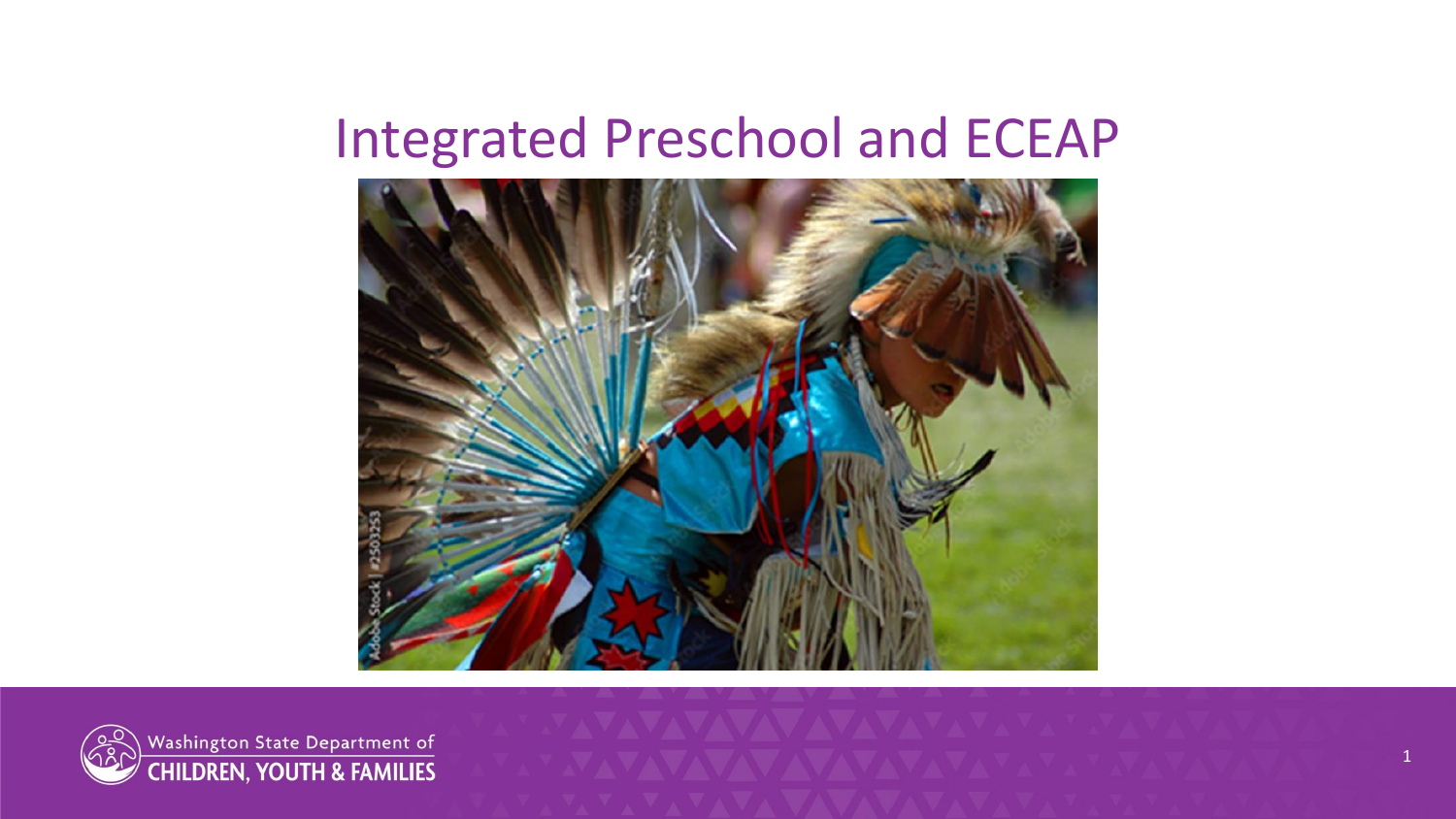### Governor's Directive

January 2020, Governor Inslee sent a letter to Secretary Hunter directing DCYF to work with OSPI to identify administrative efficiencies and long-term strategies to improve the alignment and integration of high-quality early learning programs administered by both agencies.

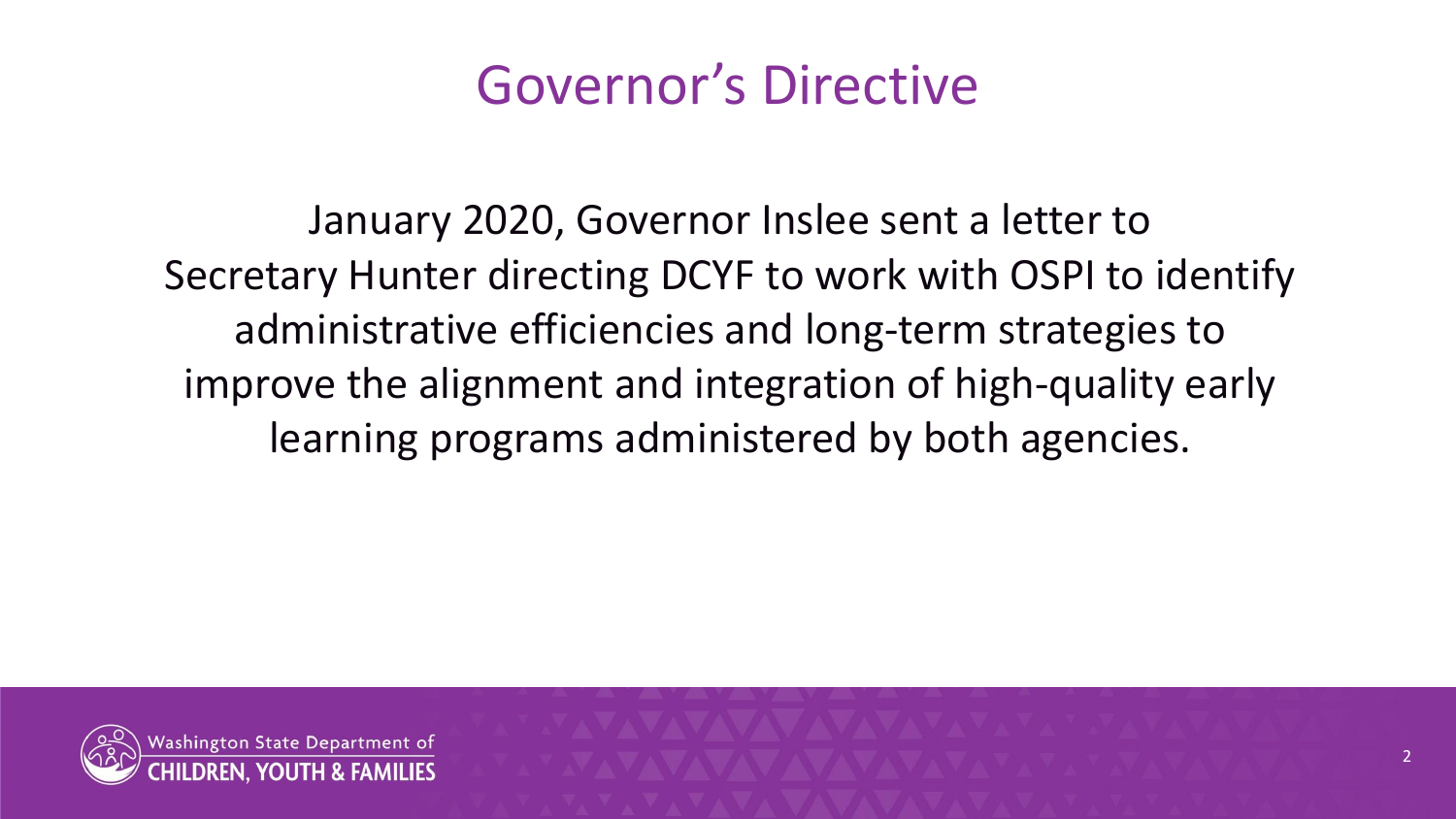

3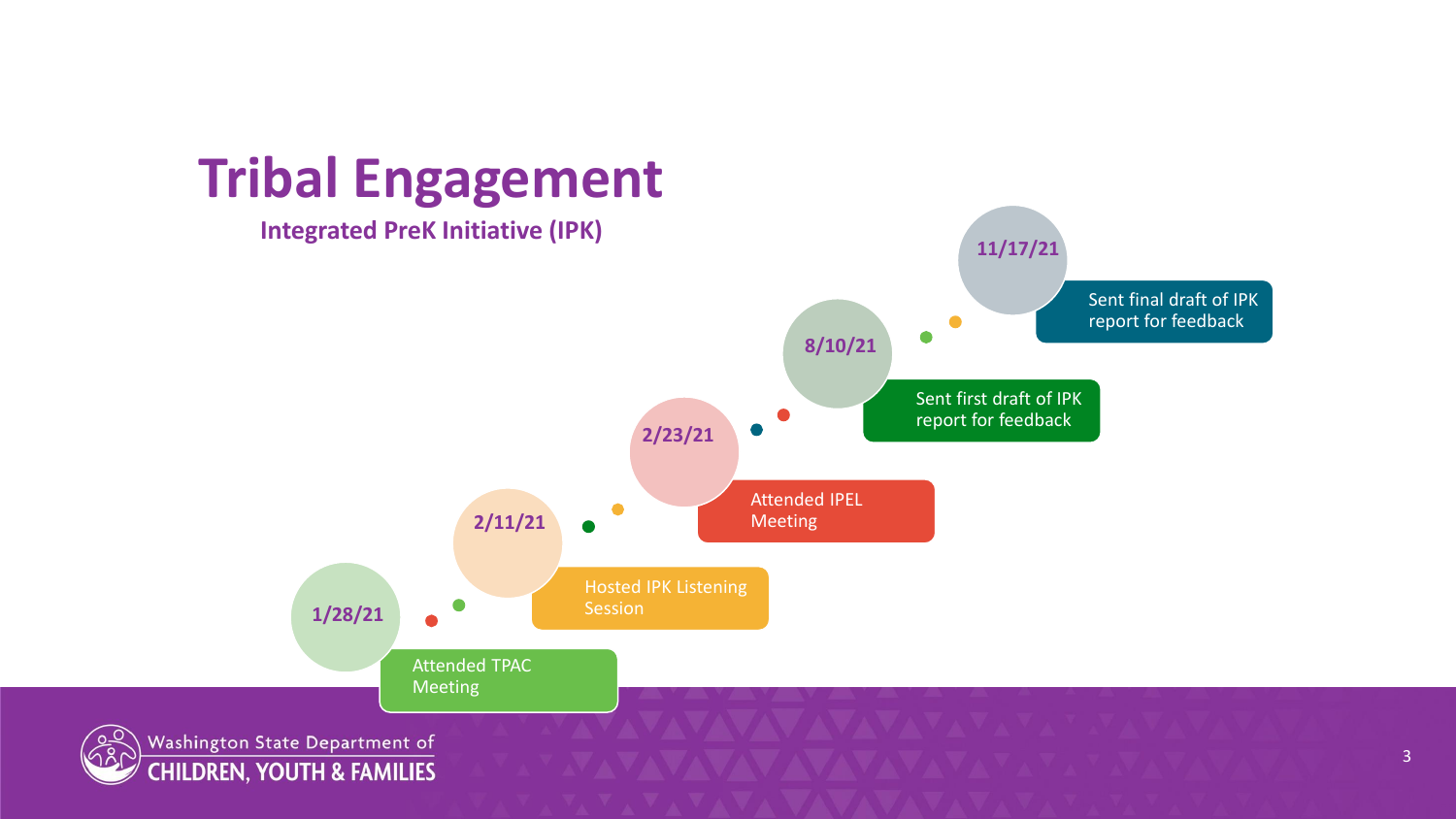## Near-Term Administrative Strategies

| <b>Near-Term Strategy</b>                                                                                                                                                                                                                                         | <b>Lead Agency</b> |
|-------------------------------------------------------------------------------------------------------------------------------------------------------------------------------------------------------------------------------------------------------------------|--------------------|
| Near-Term Strategy #1: Create regional and local level coordinated recruitment and<br>enrollment partnership groups.                                                                                                                                              | <b>DCYF/OSPI</b>   |
| Near-Term Strategy #2: Leverage existing efforts of the Help Me Grow system, Child Care<br><b>Aware, Tribal Early Learning Initiative, and the growing Family Resource Centers to</b><br>support families in their search for child care and pre-k opportunities. | <b>DCYF</b>        |
| Near-Term Strategy #3: Create a shared communication plan for community and district-<br>based providers and families to ensure information is disseminated in an ongoing, clear,<br>and timely manner.                                                           | <b>DCYF/OSPI</b>   |
| Near-Term Strategy #4: Leverage current evidence-based practices around quality and<br>inclusion through the Early Childhood Technical Assistance Center (ECTAC) and OSPI's<br><b>Early Childhood Special Education Initiatives.</b>                              | <b>DCYF/OSPI</b>   |

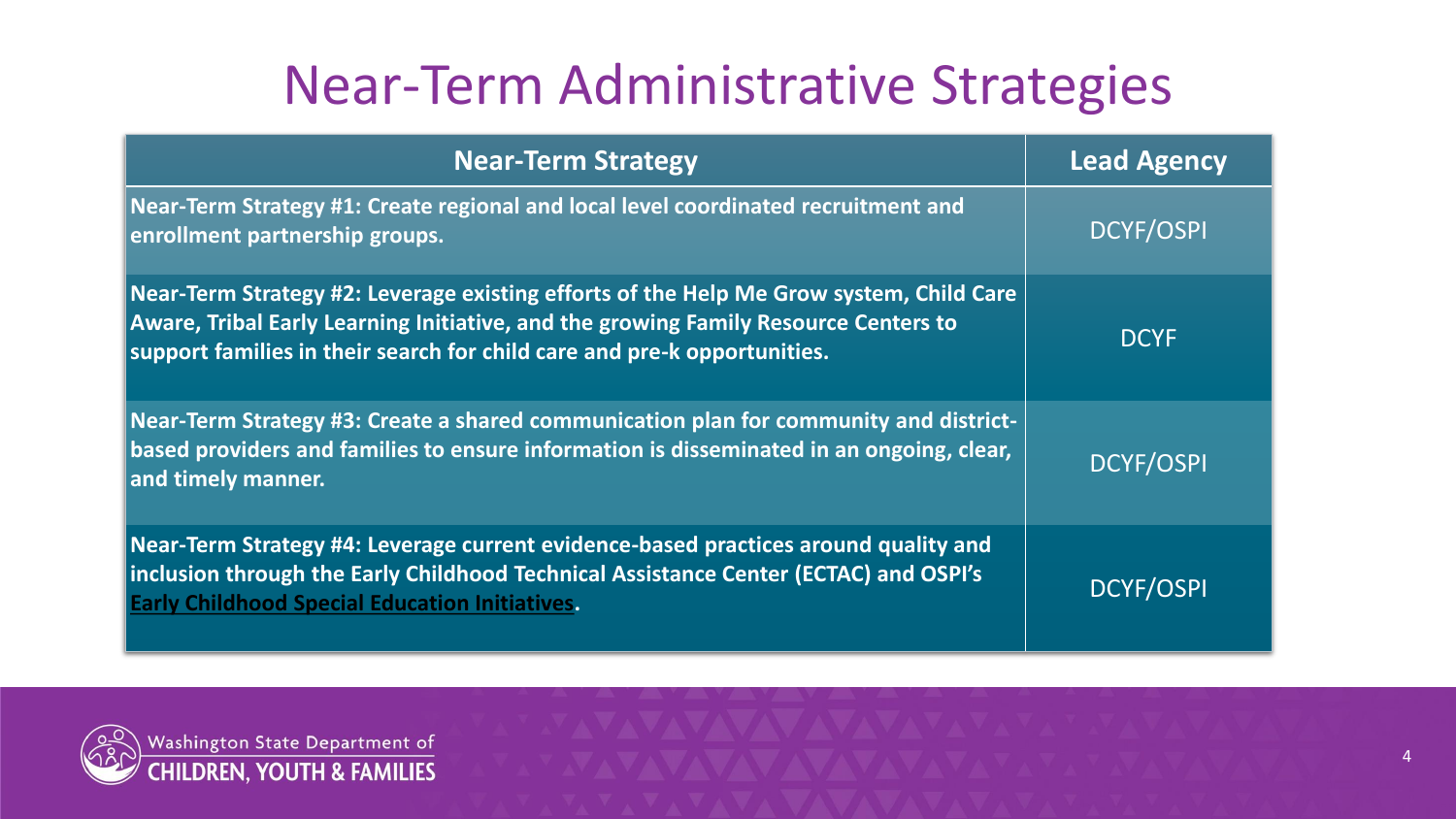| <b>Long-term Recommended Strategies</b>                                                                                                                                                                                                                                                                                                                                                                    | <b>Who</b>                                     |
|------------------------------------------------------------------------------------------------------------------------------------------------------------------------------------------------------------------------------------------------------------------------------------------------------------------------------------------------------------------------------------------------------------|------------------------------------------------|
| Long-Term Strategy #1: Build a notification system for opening and operating new programs serving 3- and 4-year-olds to support<br>coordinated recruitment, enrollment, and service delivery.                                                                                                                                                                                                              | <b>DCYF/OSPI</b>                               |
| Long-Term Strategy #2: Conduct an analysis of quality and accountability measures utilized by DCYF-administered and school district-<br>specific programs. Identify policy changes and make progress toward increasing alignment while removing duplicative or regulatory<br>barriers that are program-specific to support program integration.                                                            | <b>DCYF/OSPI</b>                               |
| Long-Term Strategy #3: Support and fund staff who have designated roles within both agencies to facilitate shared governance and<br>communicate knowledge of shared practices related to proven outcomes.                                                                                                                                                                                                  | Legislative Funding                            |
| Long-Term Strategy #4: Develop case studies of integrated pre-k program models for analysis and highlight/develop exemplars for the<br>state.                                                                                                                                                                                                                                                              | <b>DCYF/OSPI</b>                               |
| Long-Term Strategy #5: Identify policy and funding barriers impacting program operations: staff recruitment and retention,<br>transportation, nutrition services, and facility needs. Make recommendations to inform the 2023-25 biennium.                                                                                                                                                                 | <b>DCYF/OSPI</b><br><b>Legislative Funding</b> |
| Long-Term Strategy #6: Explore and analyze how to share information between and across professional development tracking systems,<br>including coordination around basic health and safety training, continuing education, and clock hours. Make recommendations to<br>inform the 2023-25 biennium.                                                                                                        | <b>DCYF/OSPI</b><br>Legislative Funding        |
| Long-Term Strategy #7: Conduct an analysis of educator qualifications and pay parity building from recommendations made by the<br>Compensation Technical Workgroup in 2019 and updated to reflect the impact of the pandemic. Make recommendations to inform the<br>2023-25 biennium.                                                                                                                      | <b>DCYF/OSPI</b><br>Legislative Funding        |
| Long-Term Strategy #8: Design and implement a training and technical assistance framework to support shared practices across<br>systems and coordinated implementation of pre-k programming, including a regional/local support structure and tool kit to inform<br>implementation (braided funding, classroom models, staffing structures, etc.). Make recommendations to inform the 2023-25<br>biennium. | <b>DCYF/OSPI</b><br>Legislative Funding        |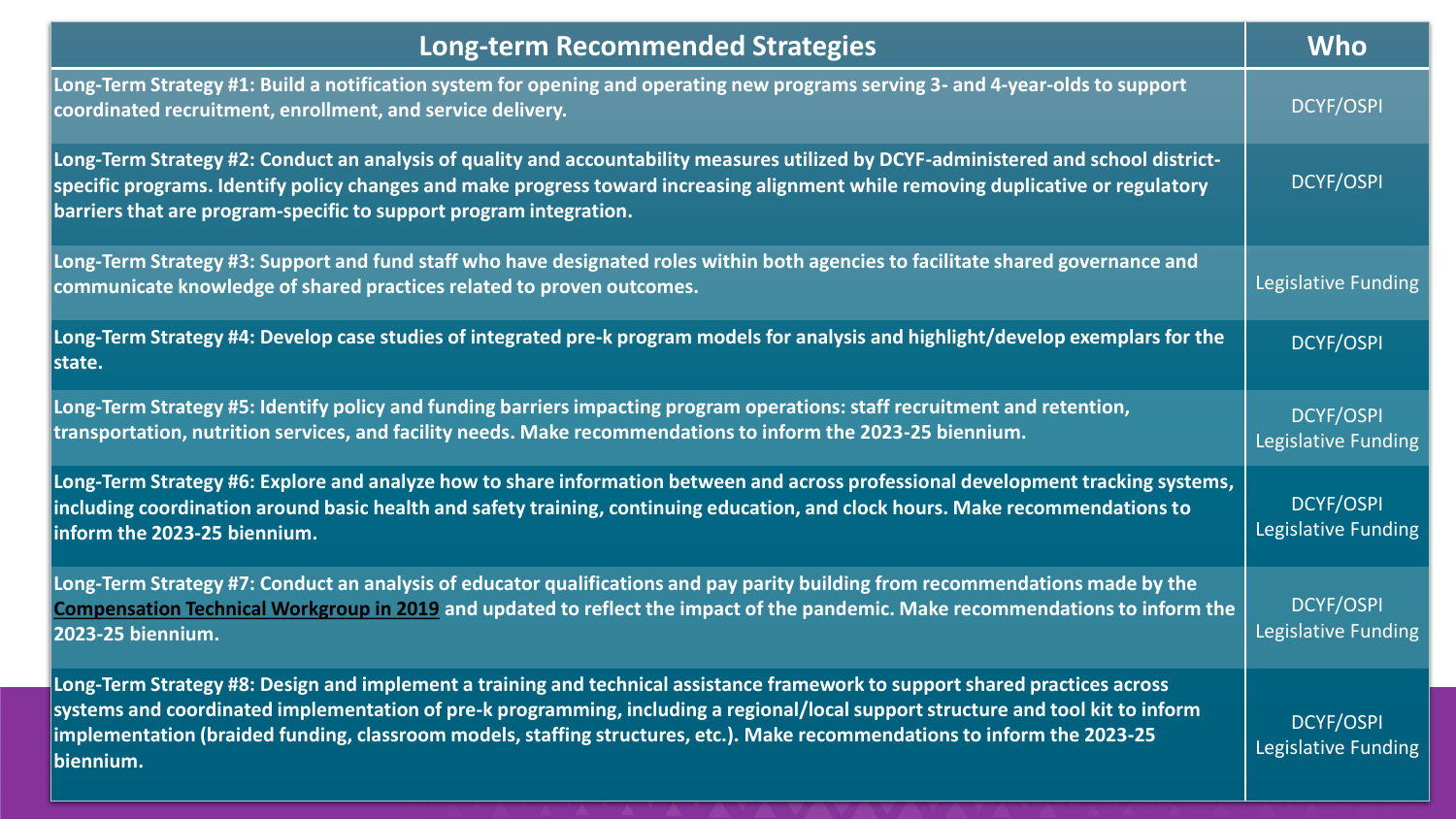# ECEAP and Integrated Pre-K

- Transition of Integrated Pre-K Services to the ECEAP team
	- Alicia's role and work are now part of the ECEAP Expansion team
- Ties to ECEAP Entitlement and Expansion in:
	- Coordinated recruitment and enrollment
	- Inclusionary settings/combined classrooms are critical to expansion
	- Blended and braided funding
	- Future reporting to the legislature about ECEAP entitlement and IPK work

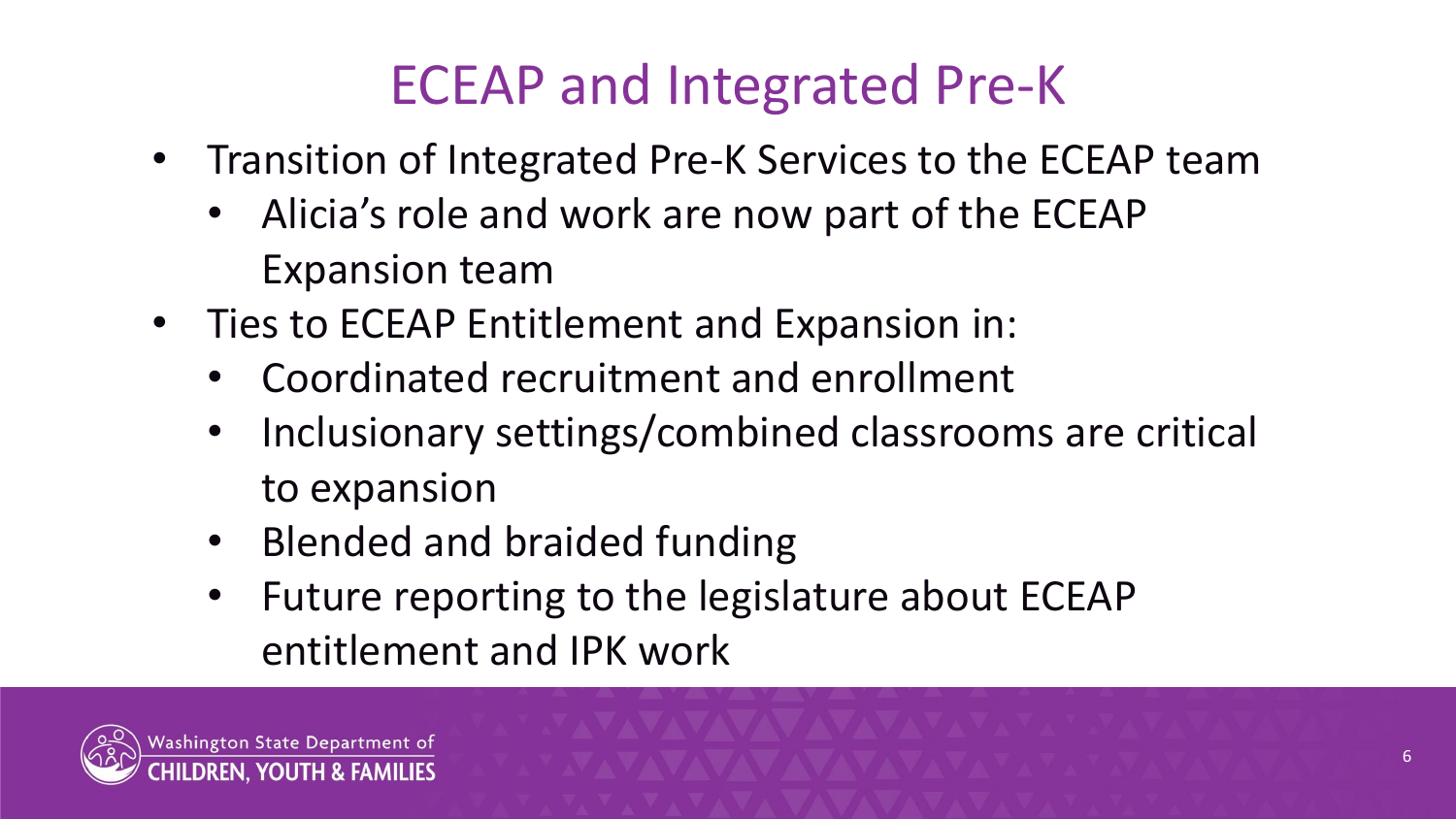## What's Next

- Increased focus on Coordinated Recruitment and Enrollment State Committee work
	- Review current membership of the cross-agency workgroup & identify missing partners and voices and recruit new members for the workgroup
- Increased focus on joint OSPI and Inclusionary practices work and visioning
- Showing the connections to ECEAP Entitlement and this integrated work
- Ongoing feedback opportunities for this work through Tribal ECEAP Pathway work, IPEL, and TPAC
- Develop the second report on this topic